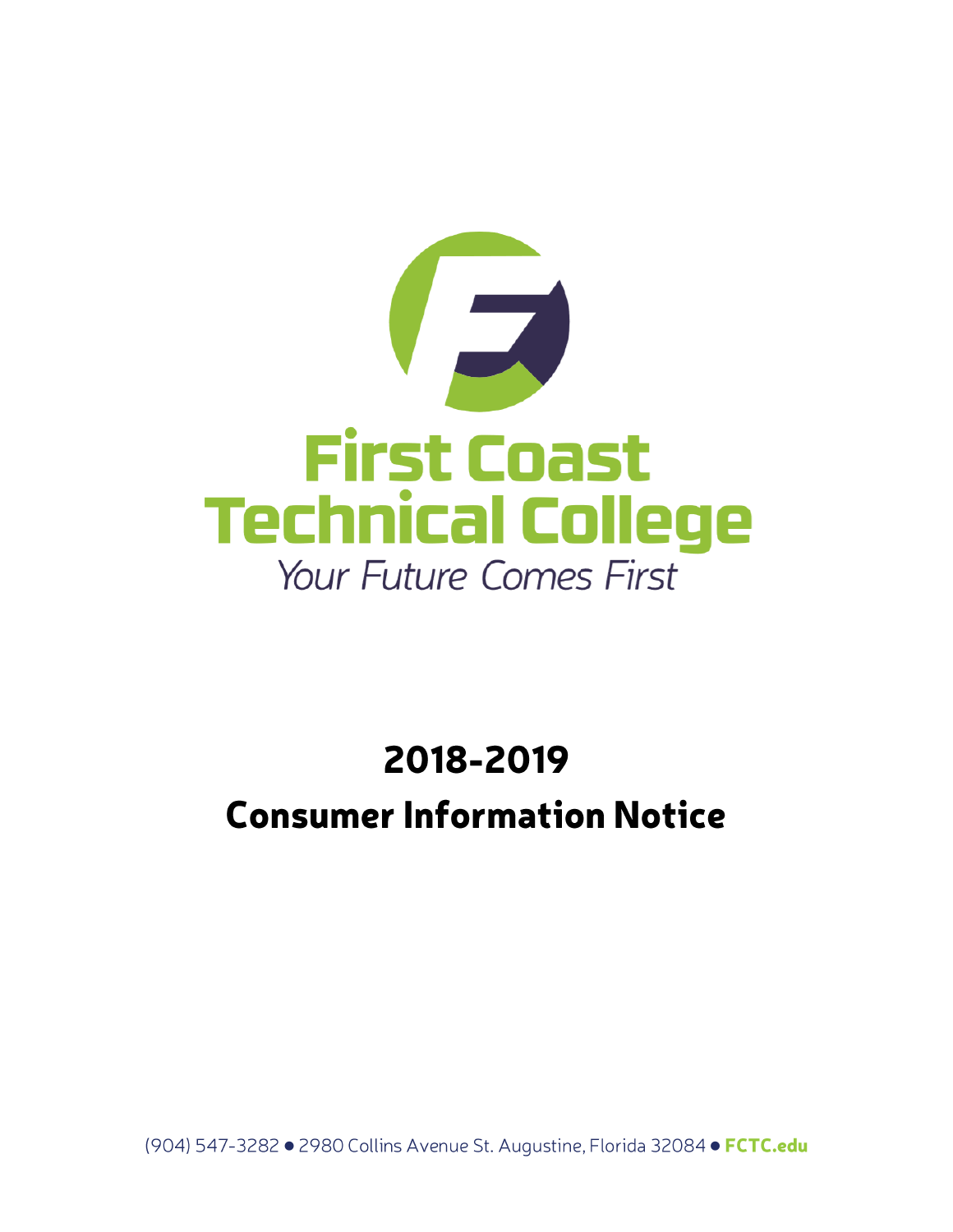# **Introduction**

In accordance with federal regulations set forth by The Higher Education Act of 1965, as amended, below is a summary of consumer information that must be made available to all students at First Coast Technical College. Each topic listed gives a brief description of the information that must be disclosed and explains how it can be obtained. If you need assistance obtaining information listed or you would like a printed copy, please contact the Financial Aid Administrators at (904) 547-3511[, FCTCFinancialAid@stjohn.k12.fl.us,](mailto:FCTCFinancialAid@stjohn.k12.fl.us) or by making an appointment with a Financial Aid Administrator at our main campus.

# **Section 1 – General Institutional Information**

# **Family Educational Rights and Privacy Act (FERPA)**

First Coast Technical College maintains student records and privacy in accordance with the Family Educational Rights and Privacy Act (FERPA).

FERPA sets forth requirements regarding the privacy of student records, protects students' rights to inspect and review their education records, to request to amend their educational records, and to limit disclosure of personally identifiable information contained in education records.

Student education records are defined as records, files, documents and other materials that contain information directly related to a student and are maintained by the institution or by a party acting for the institution. Education records are NOT: sole possession records, law enforcement unit records, employment records, medical records, or post-attendance records.

The College may disclose information without student consent to the following:

- To college faculty, staff and administrators with a legitimate educational interest in the information.
- In response to a request for directory information.
- To Federal, State and local education authorities involving an audit, evaluation or compliance with education programs.
- Agents acting on behalf of the college (i.e. National Student Clearinghouse).
- In connection with processing financial aid.
- Accrediting organizations.
- To comply with a judicial order or subpoena.
- In connection with a health or safety emergency if the information will assist in resolving the emergency.

All currently enrolled and former FCTC students, regardless of age, are protected under FERPA. Visit http://www.ed.gov/policy/gen/guid/fpco/ferpa/index.html for complete Federal Government information on FERPA.

# **Instructional Facilities**

FCTC offers educational programs at the locations listed below. Please note that not all programs are offered at each campus.

| <b>Main Campus</b>      | <b>Public Safety Campus</b> | <b>Putnam County</b><br><b>Campus</b> | <b>Barge Port Campus</b> |
|-------------------------|-----------------------------|---------------------------------------|--------------------------|
| 2980 Collins Ave.       | 3640 Gaines Rd.             | 1001 Husson Ave.                      | 102 Port R.              |
| St. Augustine, FL 32084 | St. Augustine, FL 32084     | Palatka, FL 32177                     | Palatka, FL 32177        |
| Ph. (904) 547 - 3282    | Ph. (904) 547 - 3542        | Ph. (386) 326 - 9000                  | Ph. (386) 326 - 9000     |
| Fax. (904) 647 - 3551   | Fax. (904) 679 - 3551       | Fax. (904) 647 - 3551                 | Fax. (904) 647 - 3551    |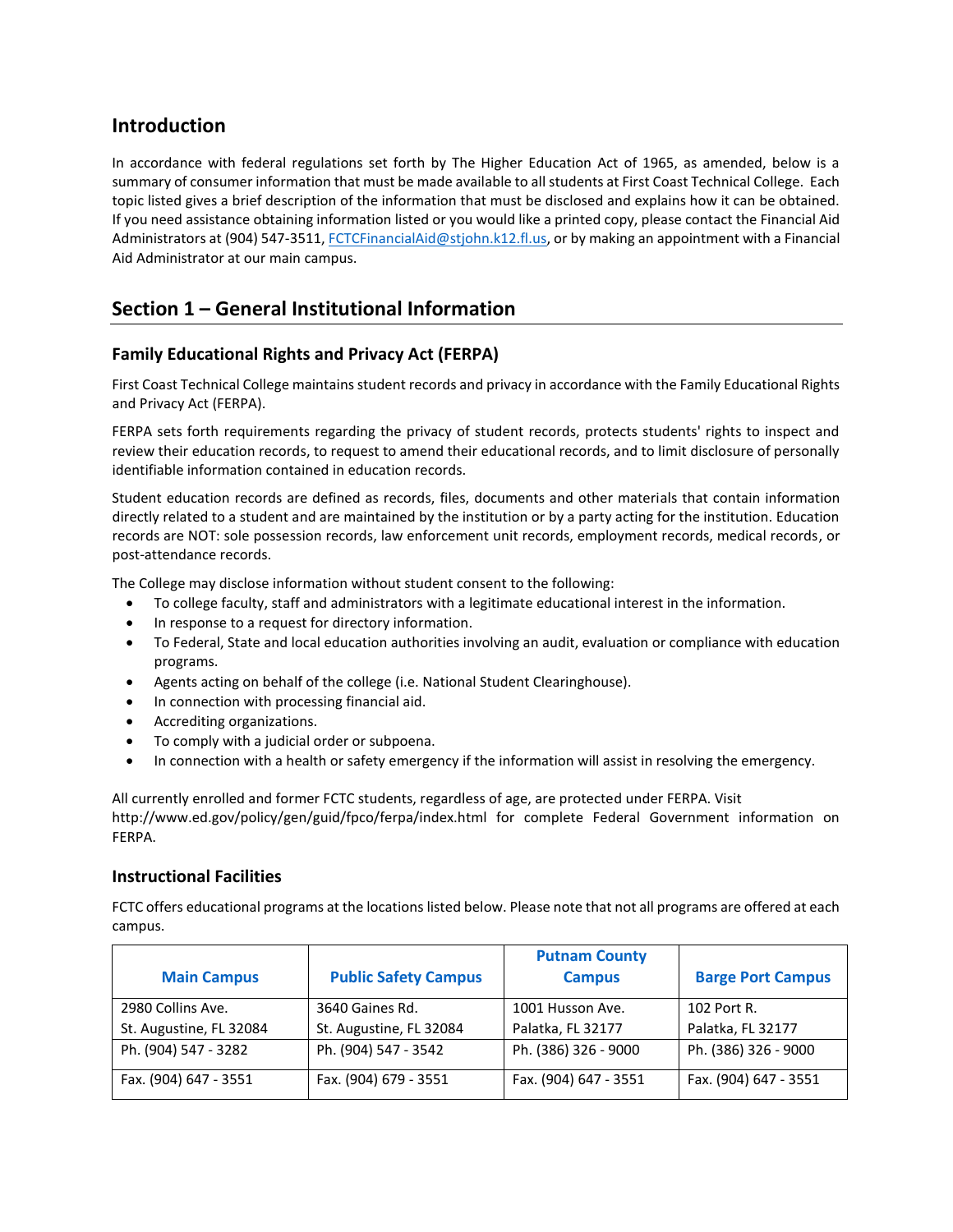# **Accreditation Source and Information**

First Coast Technical College is accredited by the following organizations:





# **Accrediting Commission of the Council on Occupational Education**

7840 Roswell Road, Building 300, Suite 325 Atlanta, GA 30350 Telephone: 770-396-3898 Fax: 770-396-3790

#### [www.council.org](http://www.council.org/)

**Southern Association of Colleges and Schools Council on Accreditation and School Improvement, a division of AdvancED**

1866 Southern Ln. Decatur, GA 30033 Telephone: 404-679-4500

<http://www.sacs.org/>



Paramedic Program Only

#### **Commission on Accreditation of Allied Health Education Programs**

1361 Park Street Clearwater, FL 33756 Telephone: 727-210-2350 www.caahep.org

In addition to the above accrediting agencies, FCTC holds certifications/approval from the following organizations:

- American Culinary Federation
- American Medical Association
- American Welding Society
- Commission on Accreditation of Allied Health Education Program
- Division of Vocational Rehabilitation/Florida Department of Labor
- **•** Federation of Dining Room Professionals
- Florida Bureau of Fire Standards and Training
- Florida Department of Children and Families
- Florida Department of Health, Bureau of Emergency Medical Services
- Florida State Board of Massage Therapy
- Florida State Board of Nursing
- Florida State Department of Education
- National Automotive Technicians Education Foundation
- National Institute of Automotive Service Excellence (ASE)
- State of Florida Department of Veterans Affairs
- U. S. Department of Education, Office of Student and Financial Aid
- U. S. Department of Veterans Affairs

The Florida Department of Education [\(http://www.fldoe.org/workforce/\)](http://www.fldoe.org/workforce/) Letter of Public Status allows FCTC to provide PSAV programs.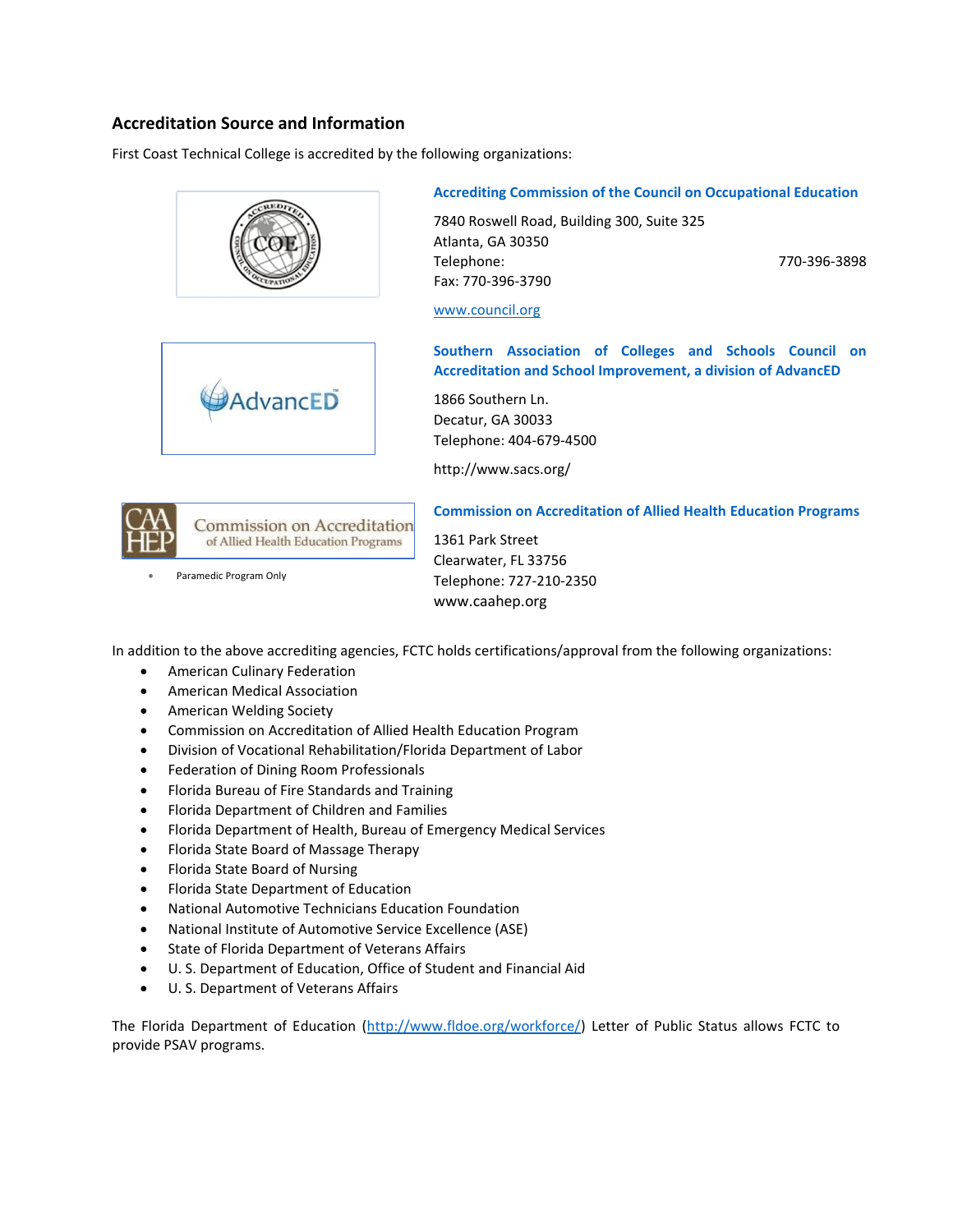# **Services Available to Students with Disabilities**

FCTC assures students with disabilities equal access/equal opportunity to all college programs, activities and services as described in Section 504 and 508 of the Rehabilitation Act of 1973 and in compliance with the Americans with Disabilities Act Amendments Act of 2008 (ADAAA). Reasonable accommodations will be provided for students with documented special needs. Students with disabilities are encouraged to make an appointment with Student Advising regarding any IEP/services or 504 accommodations they may need. To receive disability accommodations, students must self-disclose the disability to the Students Advisor and provide documentation that clearly shows evidence of a disability. The Student Advisor will schedule a meeting with the student and instructor to discuss the documented disability and applicable accommodations.

# **Student Body Diversity**

FCTC regularly reports student body diversity information to the Integrated Postsecondary Education Data System (IPEDS). Follow these steps to access this information:

- Go to the IPEDS College Navigator a[t http://nces.ed.gov/collegenavigator/](http://nces.ed.gov/collegenavigator/)
- In the "Name of School" box type First Coast Technical College
- Click on the college link that appears.
- For gender and race/ethnicity data, click on the Enrollments link to expand the selection.
- For information about Pell Grant recipients, expand the Financial Aid link.

# **School Copyright/Cheating/Plagiarism Policies**

#### **Copyright Information**

Copyright infringement is the act of exercising, without permission or legal authority, one or more of the exclusive rights granted to the copyright owner under section 106 of the Copyright Act (Title 17 of the United States Code). These rights include the right to reproduce or distribute a copyrighted work. In the file-sharing context, downloading or uploading substantial parts of a copyrighted work without authority constitutes an infringement. Penalties for copyright infringement include civil and criminal penalties. In general, anyone found liable for civil copyright infringement may be ordered to pay either actual damages or "statutory" damages affixed at not less than \$750 and not more than \$30,000 per work infringed. For "willful" infringement, a court may award up to \$150,000 per work infringed. A court can, in its discretion, also assess costs and attorneys' fees. For details, see Title 17, United States Code, Sections 504, 505. Willful copyright infringement can also result in criminal penalties, including imprisonment of up to five years and fines of up to \$250,000 per offense. For more information, please visit the U.S. Copyright Office.

All students and staff must abide by federal copyright laws. The Library of Congress provides a video, Taking the Mystery out of Copyright, explaining copyright laws that can be viewed by clicking on the link below. <http://www.loc.gov/teachers/copyrightmystery/>

#### **Cheating/Plagiarism**

Students are expected to comply with the legal and ethical standards of the College. Students need to read and follow the Code of Conduct and other policies outlined in the Student Handbook and other documents distributed to them. Academic dishonesty, including plagiarism, cheating, knowingly furnishing false information to the College, etc., will result in disciplinary action. FCTC reserves the right to withdraw, or impose probation or suspension on a student for academic dishonesty.

*Cheating* is defined as giving or taking of information or materials with the purpose of wrongfully aiding oneself or another person in academic work that is to be considered in determining a grade (class work, homework, major or minor tests, etc.).

*Plagiarism* involves copying/passing off answers, ideas or words of another as one's own. It is considered literary theft, is appropriating the literary composition of another person, including parts, passages, or language of that writing and passing off that material as one's own. Plagiarism is the failure to give proper credit or citation to one's sources of information. It includes the failure to use conventional methods of documentation for material quotes or paraphrased. Additionally, plagiarism includes allowing someone else to compose or rewrite an assignment for a student.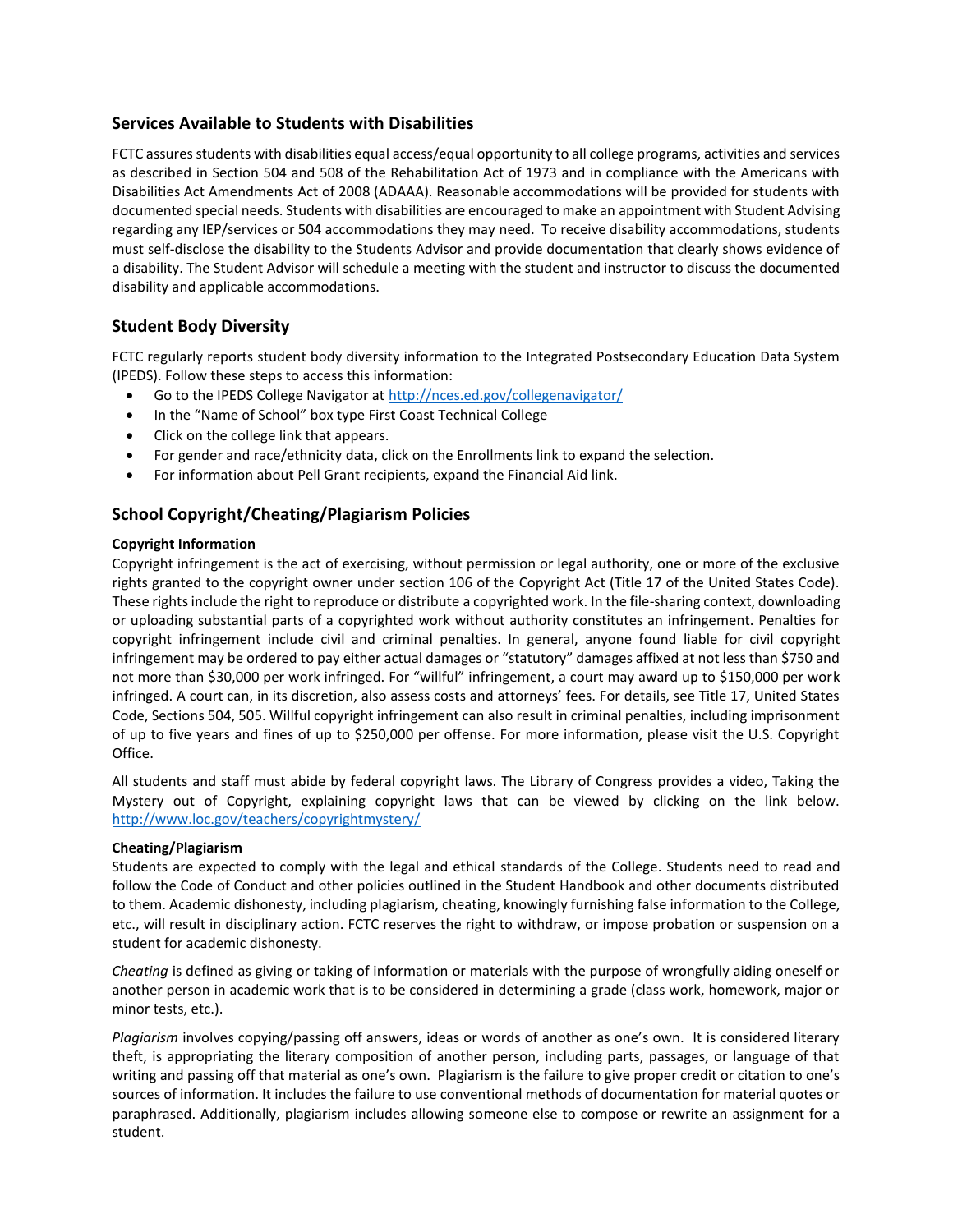# **Transfer of Credits**

As a postsecondary institution, FCTC is part of Florida's statewide course numbering system. The major purpose of this system is to facilitate the transfer of certificate program course credits among participating institutions. (This system pertains only to Career and Technical Education certificate programs.)

Students with previous technical training from other institutions may receive credit for that training. A transcript from a Florida public institution documenting course completion and/or occupational completion points achieved for a specific technical program will be accepted as transfer credit for the same technical program. A transcript from a non-public institution that is fully accredited by a regional or national accrediting agency recognized by the United States Department of Education and that participates in the common course designation numbering system will be accepted as transfer credit for the same course/program.

A transcript from a non-accredited institution will be evaluated on an individual basis by the department head, instructor, and Career Specialist to determine if advanced placement in a given program is applicable.

Some licensure programs may have additional transfer requirements to ensure that licensure and certification standards are met. These requirements are set forth in program information and application packets and on the school website.

A VA benefited student is **required** to transfer previous training credits from other accredited institutions to FCTC. Credit for previous training will be evaluated by a Student Advisor and the instructor and granted, if appropriate. Upon acceptance of the transfer credits, the training time may be reduced. The DVA and the student will be notified if previous credit is granted. The evaluation will be performed within the first 90 days of enrollment

#### **Articulation**

Statewide articulations between technical centers and community and state colleges for selected programs were established in 2006. These statewide articulation agreements allow students to earn certain articulated credits based upon similar curriculum as determined by the accepting institution.

Articulations are in place with several institutions of higher learning. The articulations between FCTC and St. Johns River State College include the following programs: Administrative Assistant, Automotive Service Technology(NATEF), Carpentry, Commercial Foods and Culinary Arts (ACCF) Early Childhood Education, Electrician, Fire Safety Fire II, HVAC (Air Conditioning, Heating,& Refrigeration) Management, Nursery Management, Sports and Recreational Turf Management, Landscape Management Sports and Recreational Turf Management, Medical Administrative Specialist, Network Support Services, PC Support Services, Practical Nursing, Printing and Graphics Communication, and Web Design.

Some programs have Career Pathways articulations with St. Johns County high schools and/or articulations with other postsecondary institutions of higher learning. Career Pathways articulations allow students who completed a Career and technical course of study at a St. Johns County High School to articulate courses in selected programs.

# **Attendance and Withdrawal Policy**

#### **Attendance**

First Coast Technical College encourages and expects all students enrolled in programs to attend regularly, to derive maximum benefit from the instructional program, and develop habits of punctuality, self-discipline and responsibility. Our faculty and staff are committed to prepare our students with the diverse skill set necessary to be successful in the workforce. Effective work habits are paramount to students' success.

In addition to maintaining satisfactory progress according to the course contract and curriculum calendar, it is expected that students will also maintain attendance/activity in the program. A student is expected to be in attendance at least 90% of scheduled hours for his/her program/course per grading period. First Coast Technical College is a clock-hour institution, and it is necessary for program instructors to daily monitor and document the attendance of all students enrolled in postsecondary technical programs. Curriculum delivery and awarding terminal credentials and Occupational Completion Points (OCPs) to students are based on actual number of hours present in the classroom and mastery of competencies. Decisions to withdraw students for excessive time out of class will be based on the total number of hours absent from class, regardless of whether those hours were accumulated for tardies, absences, or a combination of both. In addition to the required attendance hours'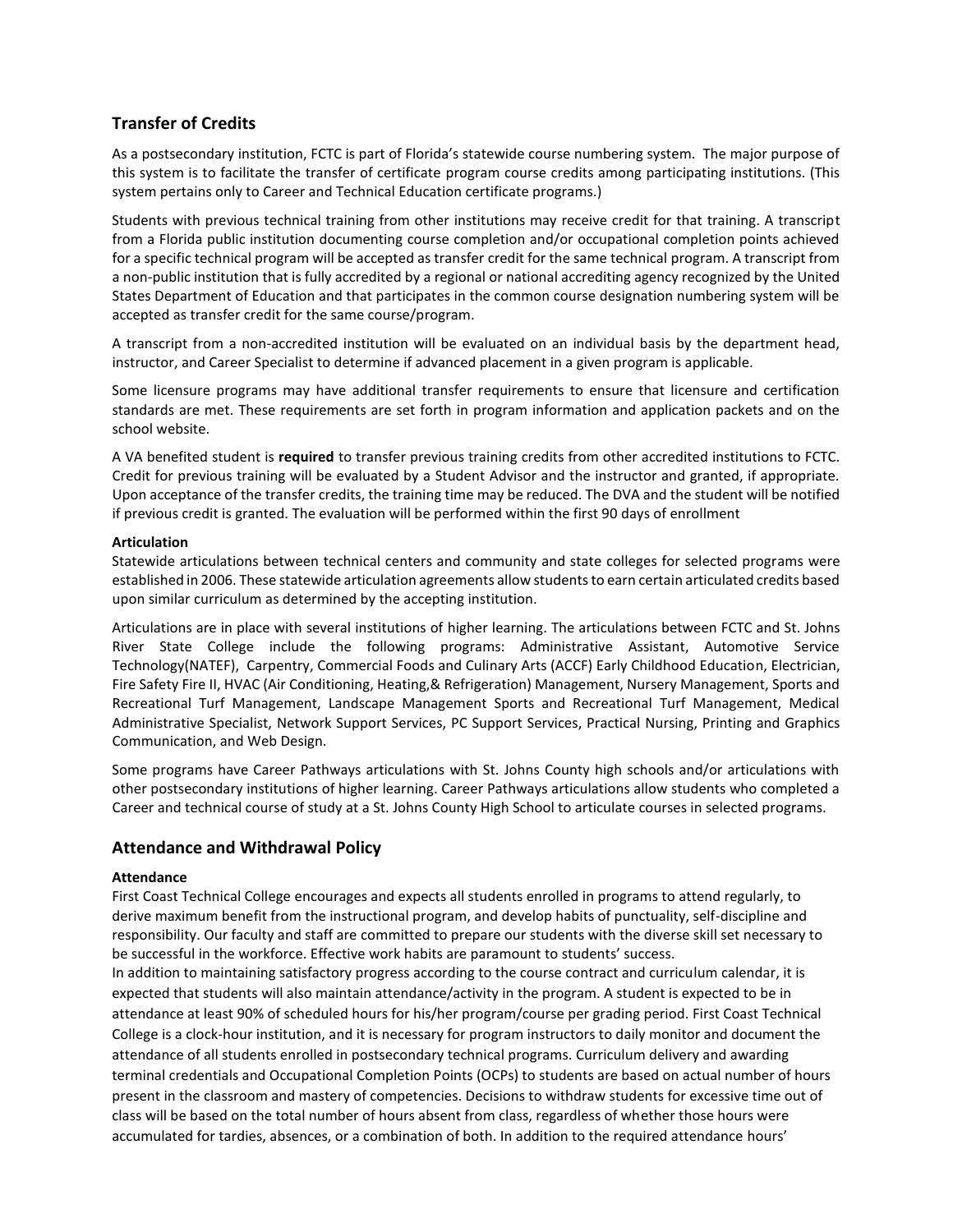students are also required to have accomplished mastery of the competencies. Attendance requirements in programs that lead to board licensure may be stricter which takes precedence over the district wide attendance policy. After the sixth consecutive absence, adult education students will be withdrawn from their class.

#### **Tardy**

A student is expected to be in class in their seat ready to learn at the start of the class. If a student is late the tardy will count against their employability grade.

#### **Excused Absences**

Students must be in school unless the absence has been excused for one of the reasons listed below. Excused absences include the following: • Personal Illness. • Illness of an immediate family member. • Death in the family. • Religious holidays of the student's religious faith. • Required court appearance or subpoena by a law enforcement agency. • Special events, including, but not limited to, important public functions, student conferences, student state/national competitions, administrative approved post-secondary educational institution visitation, as well as exceptional cases of family need. • Scheduled doctor or dentist appointments. • Students having or suspected of having a communicable disease or infestation that can be transmitted are to be excluded from school and are not allowed to return to school until they no longer present a health hazard (Florida Statute 1003.22)

Teacher will input excused absence in FOCUS when the student submits the proper documentation. Teacher must keep all documents that support an excused absence and scan the documents into FOCUS under Student Absence Notes. Teachers should send an email to the Student Advisors to ensure the appropriate communication between professionals. The Student Advisors will follow the attendance and be available if attendance counseling or a LOA is necessary.

Unexcused absences include, but are not limited to, the following:

•Suspension from school • Appointments without prior approval except in case of emergency • Truancy • Other avoidable absences.

#### **Student Absence Procedure**

Step 1) 3% missed instructional hours of class including late arrivals or leaving early requires the Teacher to meet with the student to review the student handbook attendance policy and include a clear discussion to ensure that the student understands the need to be on time and attend classes to be successful learners. The instructor should be pro-active in supporting the learner and problem-solving options to encourage and provide support for the student to be on time and attend to their classes. The instructor should make the Career Specialist and the Advisor aware of the discussion and plan to support successful attendance.

Step 2) 6% missed instructional hours of class including late arrivals and leaving early requires a meeting with Student Advisor to review the attendance policy and support the learner. The Student Advisor will provide necessary outreach information to support student attendance success. The Student Advisor will notate in Focus referral tab the summary of the meeting and plan of action. Student Advisor will communicate the attendance plan/referral with the instructor and the career specialist.

Step 3) 10% missed instructional hours will result with the Instructor placing a withdrawal request to registration and a written letter to the student. After the sixth consecutive absence, the Instructor will work with the Career Specialist and committee to determine that the student should be withdrawn from the program,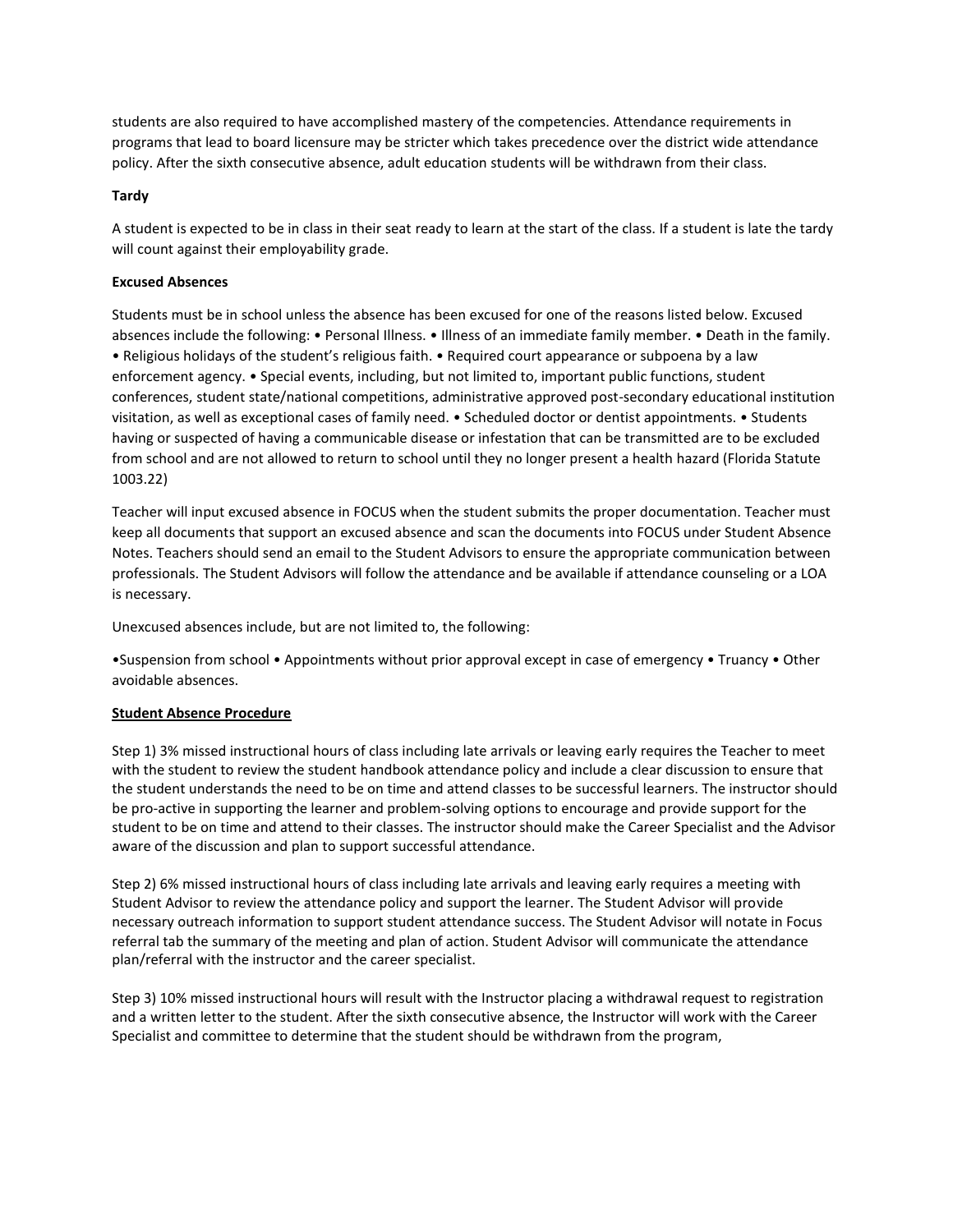#### Withdrawal and Re-enrollment

Student Withdrawal for excessive time out of class will be entered into the attendance record by the instructor when students exceed allowable time out of class. Students withdrawn for nonattendance, but desiring to continue in their program or another program, must have a re-enrollment meeting with a Student Advisor and Career Specialist prior to reentry. Programs may be entered only at next course start dates. A student who wishes to re-enter a previous attended program may have to take a written assessment and or a hands-on application assessment to determine where the student will be placed within the program.

#### Student Leave of Absence Policy (LOA)

For students enrolled in a career certificate program, First Coast Technical College (FCTC) may grant a student a leave of absence during which the student is not considered withdrawn. Each leave of absence request (LOA) will be considered on a student by student basis and will only be considered for extenuating circumstances. The school may grant only one leave of absence to the student in a 12-month period. The leave of absence must be for at least one week and no longer than a month.

#### Steps for a LOA to be reviewed.

- 1. The student discusses their LOA with their instructor and it must be approved by their instructor. The Instructor will discuss the LOA request with the Career Specialist. If the instructor approves the LOA request, the instructor agrees to provide the necessary support for the student to return to their course and complete the curriculum they missed during their LOA.
- 2. LOA form is completed by the student and all required supported documents are provided and submitted to the Student Advisor for their careful review.
- 3. The Student Advisor will compile the supporting documents and provide the forms to FA for approval within Federal Student Aid Programs.
- 4. The leave of absence is submitted to the Career Specialist and/or the Assistant Principal/ Principal for administrative approval.
- 5. If the LOA is approved the Student Advisor scans the LOA form into to FOCUS referral section
- 6. The Student Advisor sends an email regarding the approved LOA to the Career Specialist, Instructor, Business Office, Accounts Payable (AP), Financial Aid (FA)
- 7. An approval of the LOA will then be entered into FOCUS by the instructor with the appropriate withdrawal code.

#### If the LOA is approved the student

- The student is considered enrolled at the FCTC during their leave dates.
- The students must return to the school on the date indicated on the leave of absence.
- For students receiving financial aid the clock hours during the approved leave of absence will not apply to their Pell Grant disbursement.
- The Financial Aid Specialist will keep track of eligible FA students leave of absence timeframe.
- If the student does not return at the agreed upon date, the student will be withdrawn from the program.
- For financial aid purposes, a Return of Title IV calculation must be completed by the Financial Aid Specialist.

When the financial aid student is considered withdrawn. Outstanding fees resulting from a Return of Title IV calculation become the responsibility of the financial aid student.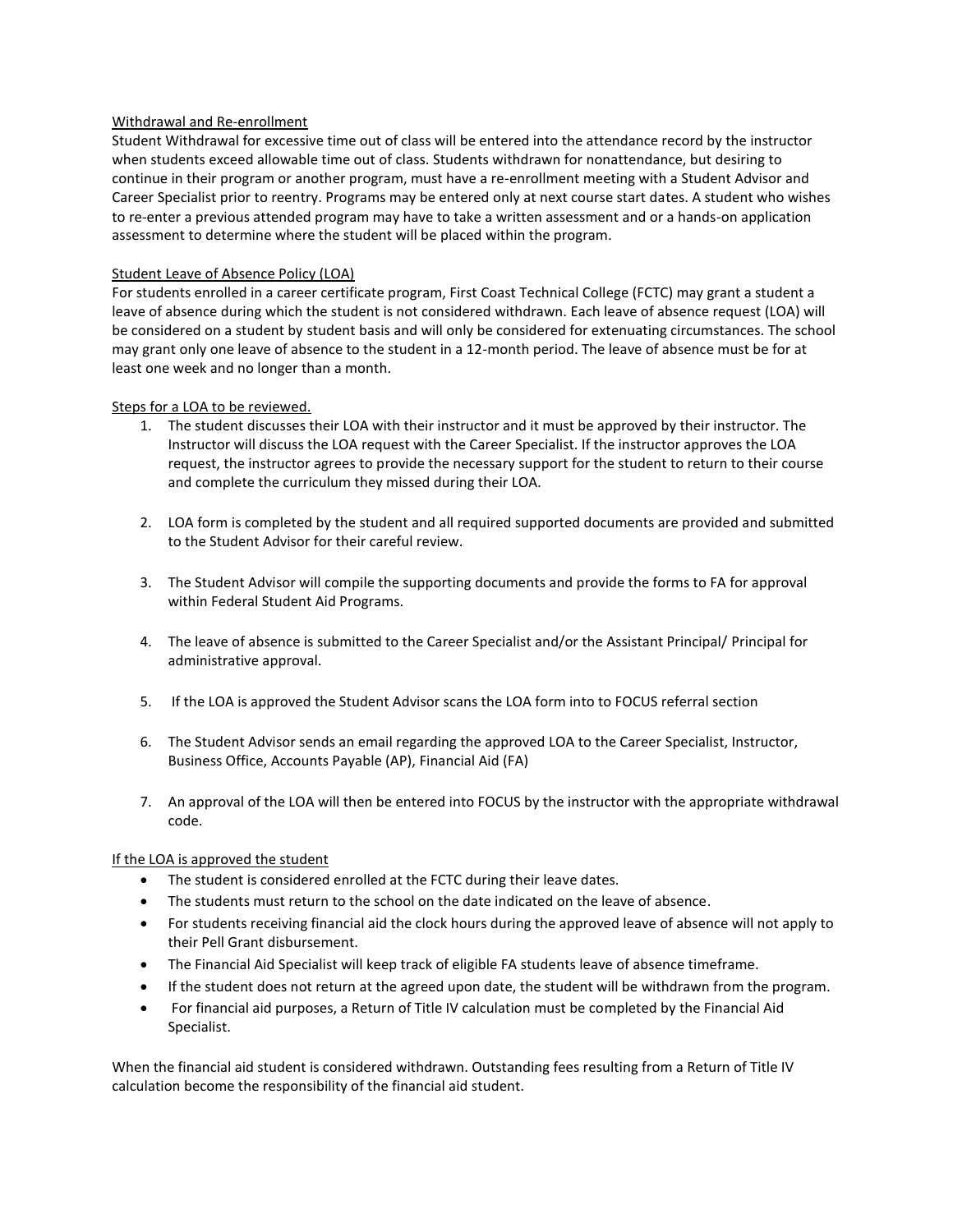#### **WITHDRAWALS**

Occasionally it becomes necessary for a student to withdraw or change programs at FCTC. To officially withdraw from classes, the student must inform their instructor and registration in writing. Students who do not meet the attendance standards outlined in the attendance policy will be automatically withdrawn from classes. FCTC considers the date of withdrawal to be the last day of attendance, as indicated by your instructor in Focus. This date will be used to determine the amount of any refunds or student financial assistance disbursements, if any.

# **Refund Policy**

The refund policy is posted in the Student Handbook and printed on various registration forms. For Adult Education Block Tuition, refunds will not be given once the class begins. For Continuing Education Course Tuition, refunds will be given only if class is cancelled. Postsecondary Adult Vocational (PSAV) refunds may be given using the following guidelines:

| IF:                                                 | You may receive a refund of: |                                           |  |  |
|-----------------------------------------------------|------------------------------|-------------------------------------------|--|--|
|                                                     | <b>Tuition</b>               | <b>Fees</b>                               |  |  |
| FCTC cancels a class you are enrolled in            | 100%                         | All fees except for Application Fees      |  |  |
| You enroll in a class but never attend              | 100%                         | All fees except for Application Fees      |  |  |
| You withdraw through the closing of the 10th day of | 100%                         | All<br>except for<br>Application,<br>fees |  |  |
| class                                               |                              | Registration, and ID Card Fees            |  |  |
| You withdraw after the closing of the 10th day of   | Determined on a              | No refund of fees                         |  |  |
| class due to approved extenuating circumstances     | case-by-case                 |                                           |  |  |
|                                                     | basis                        |                                           |  |  |
| You withdraw after the closing of the 10th day of   | 0%                           | No refund of fees                         |  |  |
| class without extenuating circumstances             |                              |                                           |  |  |
| You are involuntarily withdrawn pursuant to the     | 0%                           | No refund of fees                         |  |  |
| Student Code of Conduct                             |                              |                                           |  |  |

No refunds are given for fees used to purchase required program malpractice insurance, class materials, or uniforms.

Extenuating circumstances are generally considered emergencies beyond the student's control, such as the death of an immediate family member or hospitalization of the student. To request a refund due to extenuating circumstances, the student should contact a career specialist as soon as feasibly possible. Documentation of the circumstances will be required and the request will be considered by an appeals team. The student will be notified of the appeal team's determination within one week.

Refunds are generally processed within 45 days, if all financial obligations have been cleared. No funds will be held for future use. Refunds, when due, will be made without requiring a request from the student. If the student's tuition was paid by a scholarship or third party funding source, the refund due will be returned to the scholarship fund or third party funding source.

#### **Financial Aid Refund Policy**

In the event a student has received financial aid and withdraws from a program, a statutory calculation is used to determine the amount of Title IV funds that student has earned as of the date he or she ceases to attend. See The Return to Title IV disclosure in Section 3 of this Notice for information on financial aid refunds.

# **Constitution and Citizenship Day**

Constitution Day and Citizenship Day is a combined event that is annually observed in the United States on September 17. This event commemorates the formation and signing of the Constitution of the United States on September 17, 1787. It also recognizes all who, by coming of age or by naturalization, have become US citizens. In order to comply with the federal regulation requiring the development of educational programming to celebrate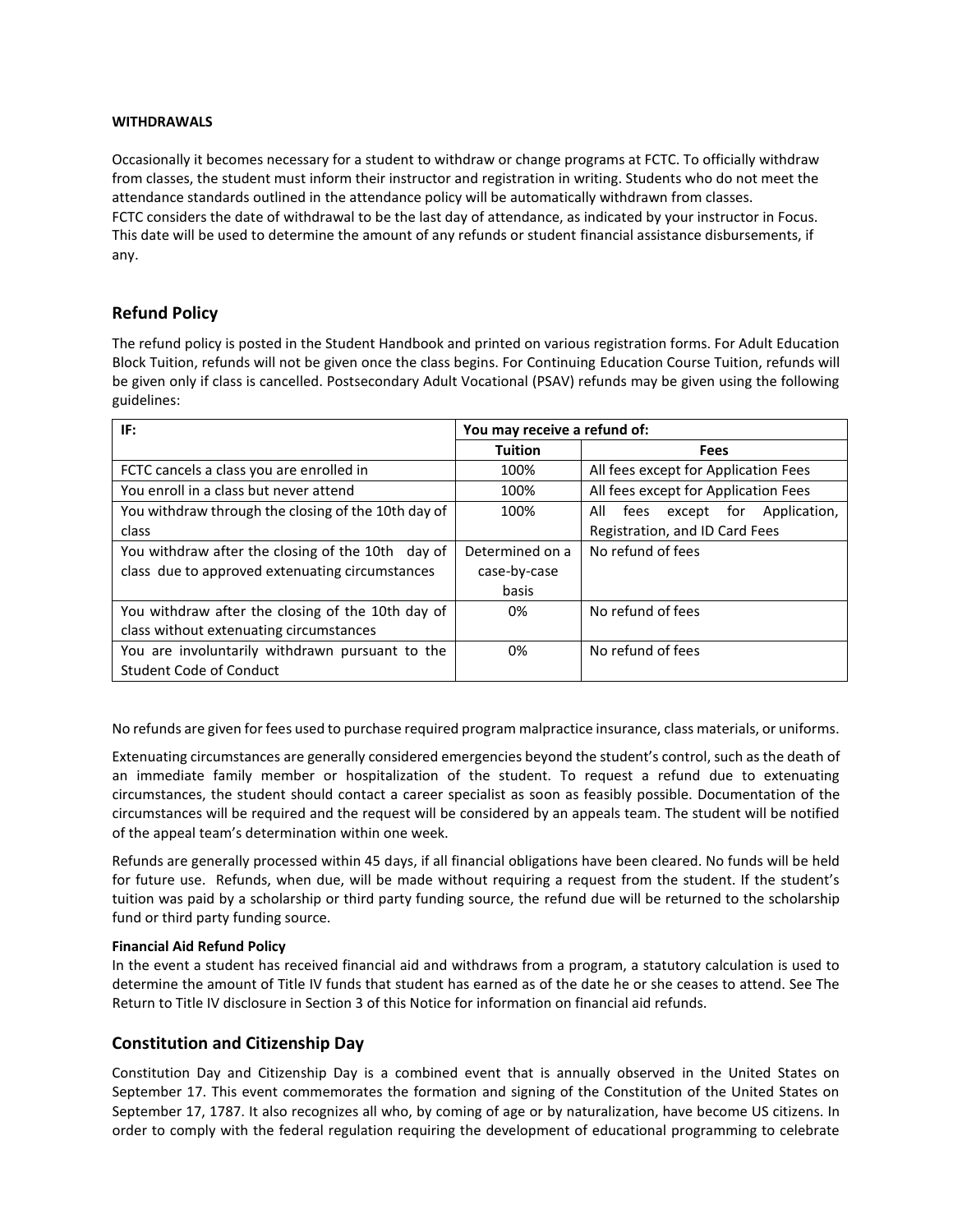Constitution Day on September 17th of each year, FCTC provides faculty, students, and staff with information about U.S. Constitution Day on September 17th each year.

## **Voter Registration**

Adult students in technical classes are provided time on a school computer to fill out the online voter registration form at https://registertovote.org/forms/register/registration/florida.html. Information and this link are continuously available on the FCTC website. A flyer with appropriate information is available in the financial aid office.

# **Section 2 – Academic Programs and Costs**

# **Educational Programs and Faculty**

Information about the educational programs offered at FCTC can be found on our website at [http://fctc.edu/programs/.](http://fctc.edu/programs/) This information includes book lists, program cost sheets, class location, total clock hours and occupational completion points, estimated cost, industry certifications, and the name and contact information of the instructor(s).

# **Cost of Attendance**

FCTC provides a program cost sheet each year on our website at [http://fctc.edu/programs/.](http://fctc.edu/programs/) This sheet includes the estimated costs of tuition, fees, books, and supplies (required and recommended). Tuition prices listed are for Florida Residents. All prices listed are based on information available at the beginning of the academic year and certain assumptions made by the Business Office. Actual costs may vary.

Cost of Attendance (COA) is calculated as prescribed in the Department of Education Financial Aid Handbook and includes the costs noted on the program cost sheet above, plus certain allowances for the price of room & board, transportation and other incidentals. COA is a component of the calculation of financial aid to be awarded. Please see a Financial Aid Administrator for details on the calculation of your financial aid award. A table of the COA for Title IV eligible programs in academic year 2018/2019 appears on the following page.

# **Textbooks and Supplies Information**

In addition to the program cost sheets available on our website at [http://fctc.edu/programs/,](http://fctc.edu/programs/) a book list with ISBNs can be obtained at the same location. The book list and prices are subject to change prior to, and throughout the course of a program.

#### **Net Price Calculator**

In accordance with the Higher Education Act of 1965 (HEA), each postsecondary institution that participates in the Title IV federal student aid programs is required to post a net price calculator on its website that uses institutional data to provide estimated net price information to current and prospective students and their families based on a student's individual circumstances. This calculator allows students to calculate an estimated net price of attendance at an institution, which is defined as the cost of attendance minus the average yearly grant and scholarship aid.

Please note that the information provided by the calculator is a broad estimate. There are many factors that are considered as part of the financial aid award process, including full or part-time attendance, dependency status, grade level and application submission dates. The net price calculator is located at [http://fctc.edu/consumer](http://fctc.edu/consumer-information/net-price-calculator/)[information/net-price-calculator/.](http://fctc.edu/consumer-information/net-price-calculator/)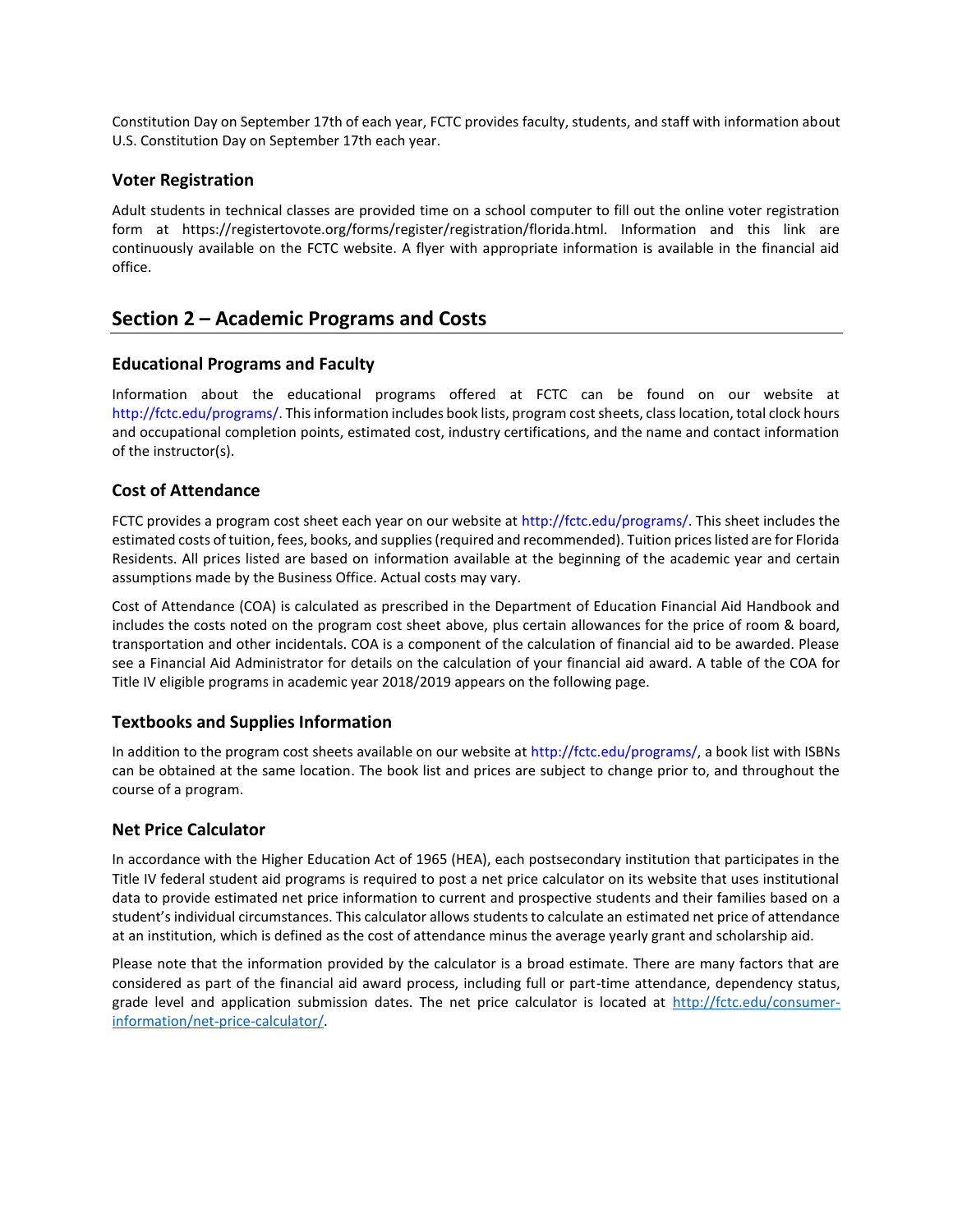#### **Estimated Cost of Attendance FCTC 2018 / 2019**

|                                              | <b>TUITION &amp;</b> | <b>BOOKS &amp;</b>       |                     |                             |                       |                      | <b>COA INDEPENDENT</b> | <b>COA DEPENDENT</b>   |
|----------------------------------------------|----------------------|--------------------------|---------------------|-----------------------------|-----------------------|----------------------|------------------------|------------------------|
| PROGRAM <sup>(1)</sup>                       | FEES <sup>(2)</sup>  | SUPPLIES <sup>(2)</sup>  | ROOM <sup>(3)</sup> | <b>BOARD</b> <sup>(4)</sup> | <b>TRANSPORTATION</b> | OTHER <sup>(5)</sup> | STUDENT <sup>(6)</sup> | STUDENT <sup>(7)</sup> |
| Air Conditioning, Refrigeration & Heating 1  | 2,670                | 290<br>\$                | Ś<br>11,340         | \$<br>4,140                 | 4,401<br>S            | \$<br>5,763          | -\$<br>28,604          | 7,361<br>Ś.            |
| Air Conditioning, Refrigeration & Heating 2  | 2,112                | 40                       | 11,340              | 4,140                       | 4,401                 | 5,763                | 27,796                 | 6,553                  |
| Automotive Services Technology 1             | 3,683                | 574                      | 11,340              | 4,140                       | 4,401                 | 5,763                | 29,901                 | 8,658                  |
| Automotive Services Technology 2             | 2,603                |                          | 11,340              | 4,140                       | 4,401                 | 5,763                | 28,247                 | 7,004                  |
| Commercial Foods & Culinary Arts             | 4,212                | 1,086                    | 11,340              | 4,140                       | 4,401                 | 5,763                | 30,942                 | 9,699                  |
| Cosmetology                                  | 4,111                | 765                      | 11,340              | 4,140                       | 4,401                 | 5,763                | 30,520                 | 9,277                  |
| Dental Assisting                             | 5,111                | 422                      | 11,340              | 4,140                       | 4,401                 | 5,763                | 31,177                 | 9,934                  |
| Firefighting & EMT Combined                  | 3,669                | 577                      | 11,340              | 4,140                       | 4,401                 | 5,763                | 29,890                 | 8,647                  |
| Landscape and Turf Management                | 3,129                | 140                      | 11,340              | 4,140                       | 4,401                 | 5,763                | 28,913                 | 7,670                  |
| Licensed Practical Nursing                   | 5,455                | 814                      | 11,340              | 4,140                       | 4,401                 | 5,763                | 31,913                 | 10,670                 |
| <b>Medical Assisting</b>                     | 5,074                | 480                      | 11,340              | 4,140                       | 4,401                 | 5,763                | 31,198                 | 9,955                  |
| Medium & Heavy Duty Truck & Bus Technology 1 | 3,695                | 574                      | 11,340              | 4,140                       | 4,401                 | 5,763                | 29,913                 | 8,670                  |
| Medium & Heavy Duty Truck & Bus Technology 2 | 2,617                | 175                      | 11,340              | 4,140                       | 4,401                 | 5,763                | 28,436                 | 7,193                  |
| Nursery Management                           | 3,129                | 140                      | 11,340              | 4,140                       | 4,401                 | 5,763                | 28,913                 | 7,670                  |
| Paramedic                                    | 4,672                | 730                      | 11,340              | 4,140                       | 4,401                 | 5,763                | 31,046                 | 9,803                  |
| <b>Pest Control Operations</b>               | 2,518                | $\overline{\phantom{a}}$ | 11,340              | 4,140                       | 4,401                 | 5,763                | 28,162                 | 6,919                  |
| <b>Welding Technologies</b>                  | 3,800                | 352                      | 11,340              | 4,140                       | 4,401                 | 5,763                | 29,796                 | 8,553                  |
| <b>Advanced Welding</b>                      | 2,692                | 89                       | 11,340              | 4,140                       | 4,401                 | 5,763                | 28,425                 | 7,182                  |

#### **FOOTNOTES:**

1. Only programs eligible for Pell grants (greater than 600 clock hours) are included in this calculation.

2. Tuition & Fees, and Books & Supplies are based on expected costs and certain assumptions, determined by the Business Office, as of the time of this calculation. Actual cost may vary.

3. The allowance for Room was determined from www. Rentcafe.com; www.electricitylocal.com; and www.jea.com.

4. The allowance for Board was determined from the Bureau of Labor Statistics Consumer Expenditure Survey.

5. The allowance for Other includes the following:

Medical \$ 2,235 www.livingwage.mit.edu

Housekeeping Supplies \$ 384 Bureau of Labor Statistics Consumer Expenditure Survey

Apparel  $\zeta$  996 Bureau of Labor Statistics Consumer Expenditure Survey

Personal Care \$ 432 Bureau of Labor Statistics Consumer Expenditure Survey

Misc.  $\zeta$  1,716 Bureau of Labor Statistics Consumer Expenditure Survey

6. The cost of attendance for independent students includes all costs and allowances in the table.

7. The cost of attendance for dependent students only includes Tuition & Fees, Books & Supplies, and the Transportation allowance.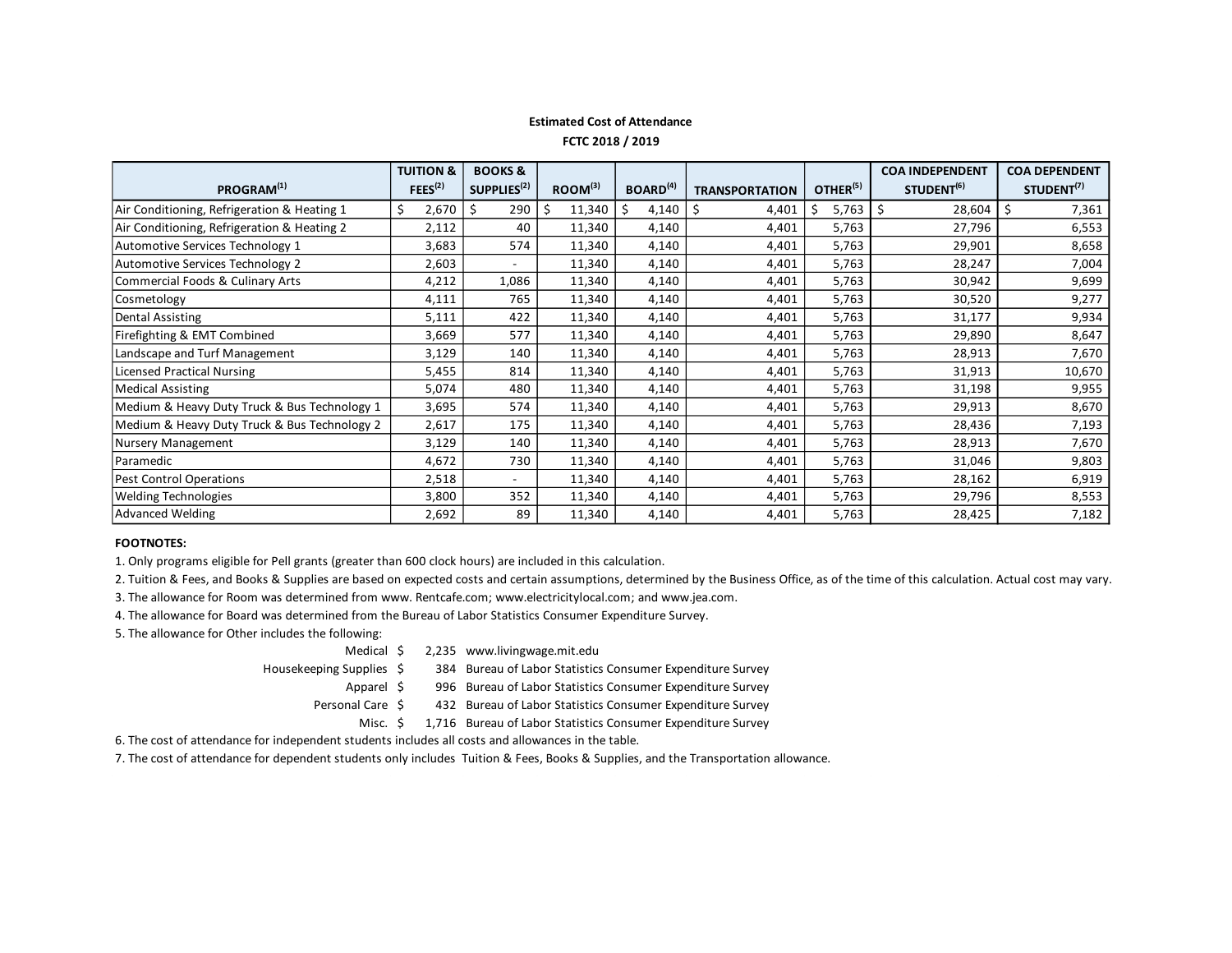# **First Coast Technical College 2018**–**2019 Financial Aid Policies and Procedures**

# **Section 3 – Student Financial Assistance**

# **Types of Financial Assistance Available**

There are several sources of financial assistance available to FCTC students. Federal, State, Local, private, and institutional student financial assistance programs are listed below. Prospective or enrolled students who have questions about obtaining financial aid should contact the financial aid office at 904-547-3511 or [FCTCFinancialAid@stjohns.k12.fl.us.](mailto:FCTCFinancialAid@stjohns.k12.fl.us) 

#### **Grants**

- Federal Pell Grant (Pell)
- Florida Student Assistance Grant (FSAG)

#### **Scholarships**

- Florida Bright Futures Scholarships (BF)
- Scholarships for Children and Spouses of Deceased or Disabled Veterans (CSDDV)
- Other scholarships earned by students through organizations and associations

## **Other Non-Need Based Funding Sources**

- Florida Pre-Paid Funds
- Vocational Rehabilitation both state and federal vocational rehabilitation services are provided to students
- Career Source Central Florida establishes eligibility for students for their services using WIOA required benchmarks
- Veterans' Education Benefits all GI Bill chapters are accepted including dependent transfer of benefits

**Please note that FCTC does not take part in Title IV Federal Loan Programs.** However, Financial Aid Administrators do report school enrollment to the National Student Loan Data System (NSLDS) for purposes of deferment and loan maintenance information. Students with questions and concerns about previous loans may come to the financial aid office for information and updates on their prior loans.

Application instructions, eligibility criteria, continued eligibility criteria and award amounts for FSAG, BF and CSDDV are provided in detail at [http://www.floridastudentfinancialaid.org/SSFAD/home/uamain.htm.](http://www.floridastudentfinancialaid.org/SSFAD/home/uamain.htm) The remaining information presented in this section is focused primarily on the Federal Pell Grant.

# **Applying for Aid**

Students can apply for Pell and FSAG financial assistance by completing and submitting the Free Application for Federal Student Aid (FAFSA) online at<https://fafsa.gov/> or by requesting a paper FAFSA application by calling 1-800- 433-3243. Assistance with the FAFSA is available from the U.S. Department of Education or by calling the Federal Student Aid Information Center at 1-800-433-3243. Teletype Machine users or the hearing impaired may call 1-800- 730-8913 for assistance when completing the FAFSA. First Coast Technical Colleges' Federal School Code is: 012544.

# **Award Amount**

Amounts can change yearly. The maximum Federal Pell Grant award is \$6,095 for the 2018–19 award year (July 1, 2018, to June 30, 2019). The amount you get will depend on your financial need (as determined by the U.S Department of Education based on information provided in your FAFSA), and your Cost of Attendance (determined by FCTC and described in Section 2 above).

The Federal Pell Grant Program is a need-based program. Students who apply, demonstrate financial need and meet all other eligibility requirements, will receive the full amount they qualify for. The amount of any other student aid for which you might qualify does not affect the amount of your Federal Pell Grant.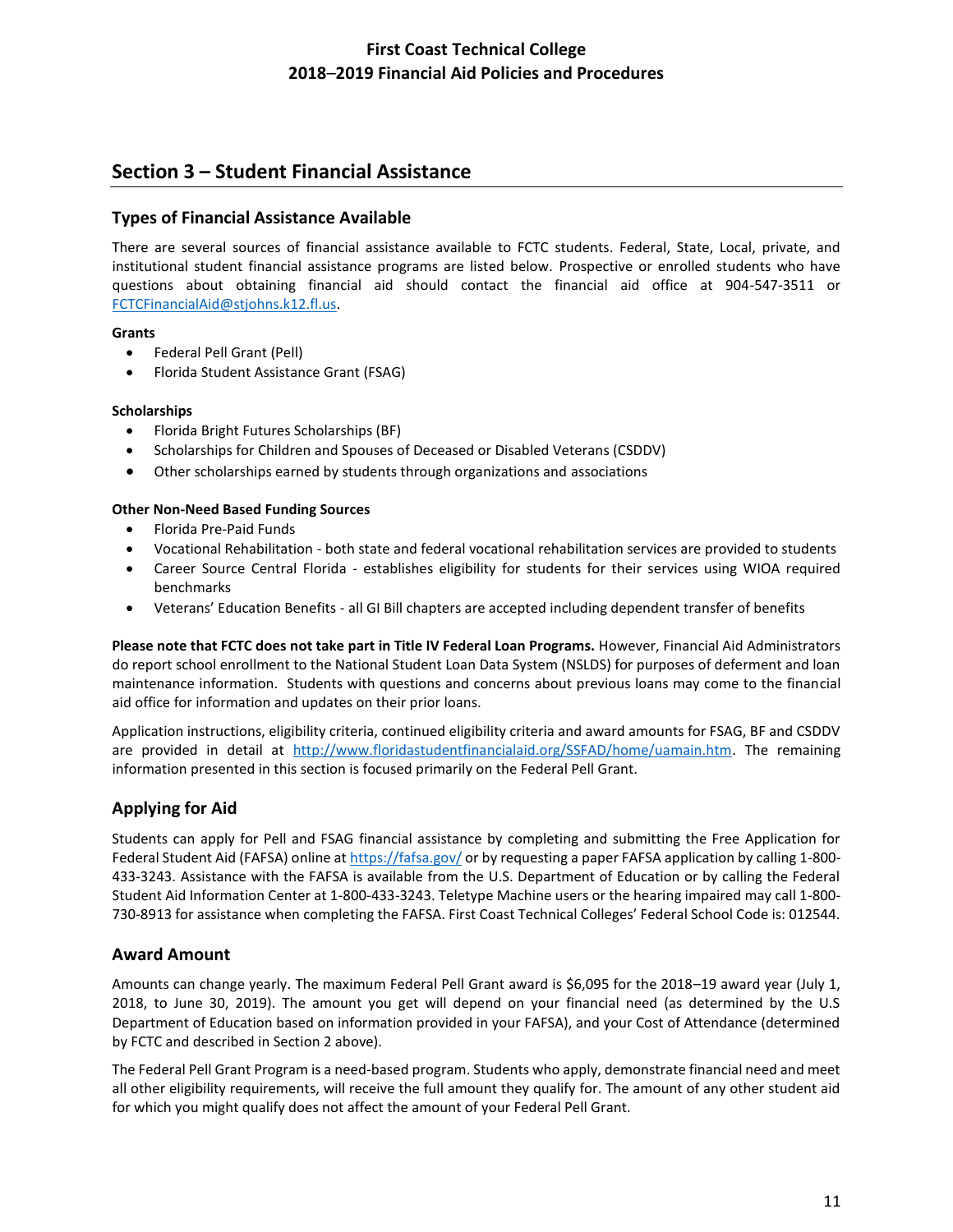# **Initial and Continued Eligibility**

Initial financial aid eligibility is determined by U.S Department of Education after the student has applied for aid by submitting a FAFSA. Some of the general eligibility requirements include:

- Demonstrate financial need under the federal government guidelines.
- Be a U.S. citizen or eligible non-citizen.
- Have a valid Social Security number.
- Be enrolled as a regular postsecondary student working towards a certificate in an eligible Career Technical Education program of a minimum of 600 clock hours/15 weeks.
- Sign the certifying statements on the Free Application for Federal Student Aid (FAFSA) stating that the student will use federal student aid only for educational purposes.
- Not be in default on a federal student loan unless satisfactory arrangements to repay have been made.
- Not owe a refund on a grant under any state or federal grant or scholarship program.
- Be registered with Selective Service, if the student is a male between the ages of 18 and 25.
- Not have earned a bachelor's degree or higher in the United States or its equivalency from a foreign country.
- Maintain Satisfactory Academic Progress (SAP) standards.
- Not be convicted of a drug related felony or misdemeanor while receiving federal student aid.
- Have obtained a high school diploma, General Education Development (GED) Certificate, or completed a high school education in a homeschool setting approved under state law. Transcripts are required.

To remain eligible for Pell, the student must complete a FAFSA for each year enrolled and maintain Satisfactory Academic Progress in accordance with FCTC policy.

# **Satisfactory Academic Progress Policy**

First Coast Technical College (FCTC) is required by Title 34 CFR 668.34 to establish reasonable standards to determine whether a student is making Satisfactory Academic Progress (SAP) in their educational program and may receive financial assistance under Title IV, HEA. SAP is measured through the use of qualitative and quantitative standards. FCTC's SAP Policy is applied consistently to all students in each educational program.

# **Satisfactory Academic Progress Standards**

The quantitative and qualitative standards listed below are used to evaluate the cumulative results of all periods of enrollment for the student's educational program, including those payment periods during which they did not receive Title IV funds or other types of financial assistance. Thus, a student who has not previously received Title IV aid may be ineligible to do so at initial application.

Progress is measured by the following standards:

# **Standard 1: The GPA Standard**

Standard 1 is a qualitative measure of progress determined by the student's cumulative grade point average (GPA). To meet standard 1, students must maintain at least a 2.0 GPA.

The cumulative GPA includes all courses for the student's declared educational program that have been graded, as well as any courses from other institutions that have been accepted and posted to the student's record. Remedial courses and courses where the student withdrew or earned an "Incomplete" grade are not included in the GPA calculation. For any courses taken more than once, the highest grade received will be used.

# **Standard 2: The Pace Standard**

Standard 2 is a quantitative measure of the pace at which a student is progressing toward program completion. Pace is measured by the cumulative clock hours attended divided by the cumulative clock hours scheduled. To meet standard 2, students must maintain a pace of 90 percent or higher.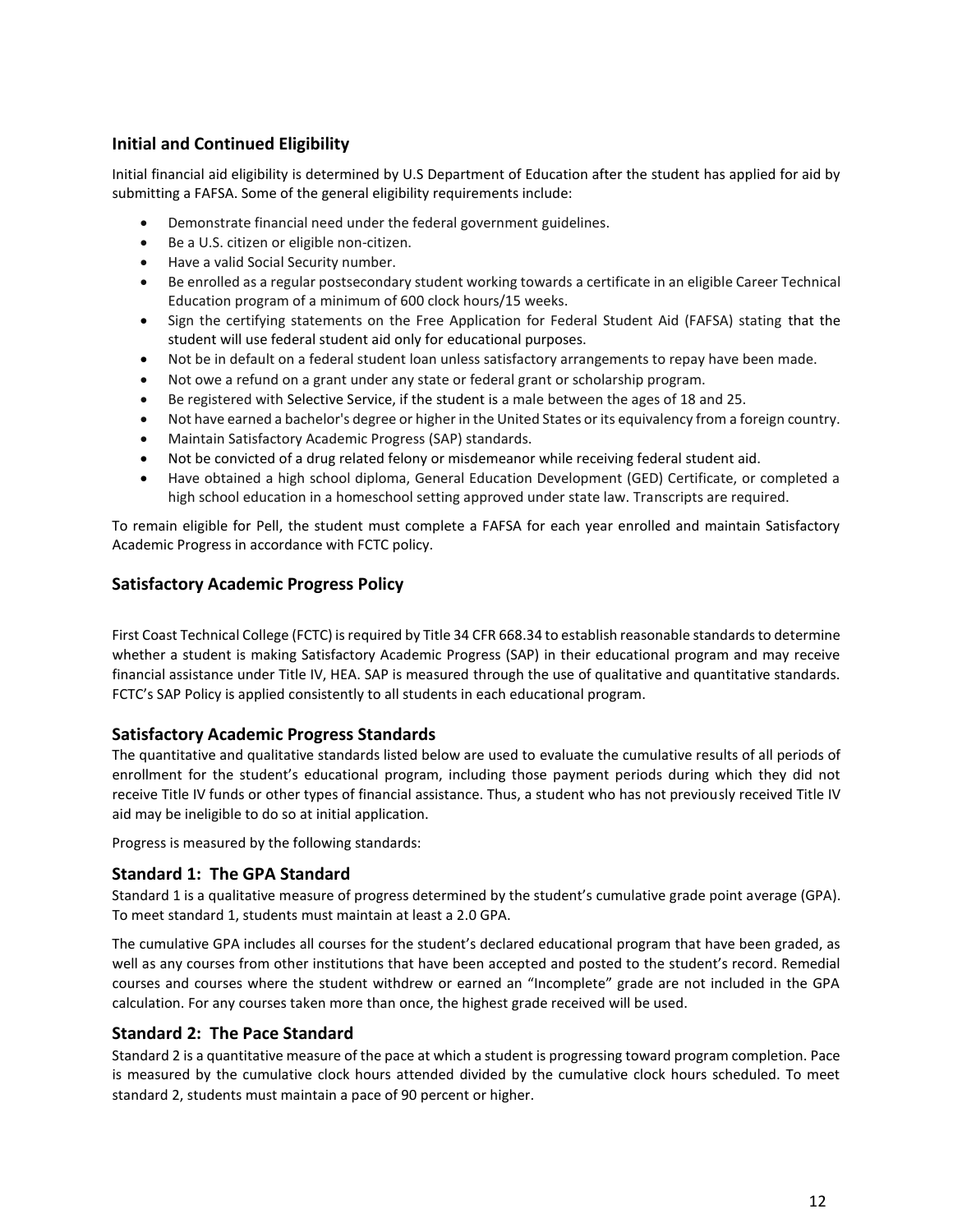The cumulative clock hours attended and scheduled include all hours for the student's declared educational program including, hours from other institutions that have been accepted and posted to the student's record, hours where the student withdrew from a class after the withdrawal period, hours related to courses where the student earned an "Incomplete" grade, and hours for repeated courses.

# **Standard 3: The Maximum Time Frame Standard**

Standard 3 is a quantitative measure to determine if the student is completing the academic program within a reasonable overall time frame. FCTC requires financial aid recipients to complete their program within 120 percent of the published length of the program. (Note that a student in a clock-hour program cannot receive aid for hours beyond those in the program; the maximum timeframe applies to the amount of calendar time the student takes to complete those hours.)

Students become ineligible for Title IV aid in the current program of study when it becomes mathematically impossible to complete the program within 111 percent of the length of the program, even when the student has not yet reached 111 percent.

# **Monitoring Satisfactory Academic Progress**

Satisfactory Academic Progress is monitored when the student has attended the required hours and weeks of instructional time for the payment period.

Students who fully meet all four standards above are considered in GOOD standing for SAP. Students who are not meeting the standards will be mailed a warning letter with their Satisfactory Academic Progress results and the impact on their aid eligibility.

# **Failure to Meet Satisfactory Academic Progress**

Students who have reached the Maximum Time Frame (Standard 3) are immediately ineligible to receive additional financial aid assistance.

Students who are not meeting Standard 1 (GPA), or Standard 2 (Pace) are first placed on financial aid WARNING if they were in GOOD status the prior term. Students on financial aid warning remain eligible for financial aid for one payment period.

After the warning period, students must meet all four standards to be deemed eligible for continued assistance. Students who remedy their deficiency and are fully meeting the SAP standards will be considered in GOOD standing for SAP again. If the GPA, Progress Grade, or Pace standard is still deficient, the student becomes INELIGIBLE for financial aid. There will be no appeal process or probation period.

# **Re-Establishing Financial Aid Eligibility**

Students may regain financial aid eligibility by meeting all satisfactory academic progress standards noted above. Financial Aid will not fund any payment periods while the student is attempting to re-establish eligibility.

# **Appeals Process**

There is not a student appeal process to reestablish financial aid eligibility within the academic year, students who re-enter the same program more than a year later will be considered a new student.

# **Changes in Program of Study**

Students are permitted to make changes to their program of study in accordance with their academic goals. SAP standards are evaluated based on the student's declared program. As long as students are meeting all SAP standards, changes of program alone will not disqualify them for financial aid eligibility.

# **Definitions**

# **Academic Year**

FCTC offers educational programs in clock hours. For Financial Aid purposes, FCTC defines an academic year as 900 clock hours and 30 weeks of instructional time. This definition applies to all educational programs and exceeds the minimum requirement of 900 clock hours and 26 weeks per financial aid regulations.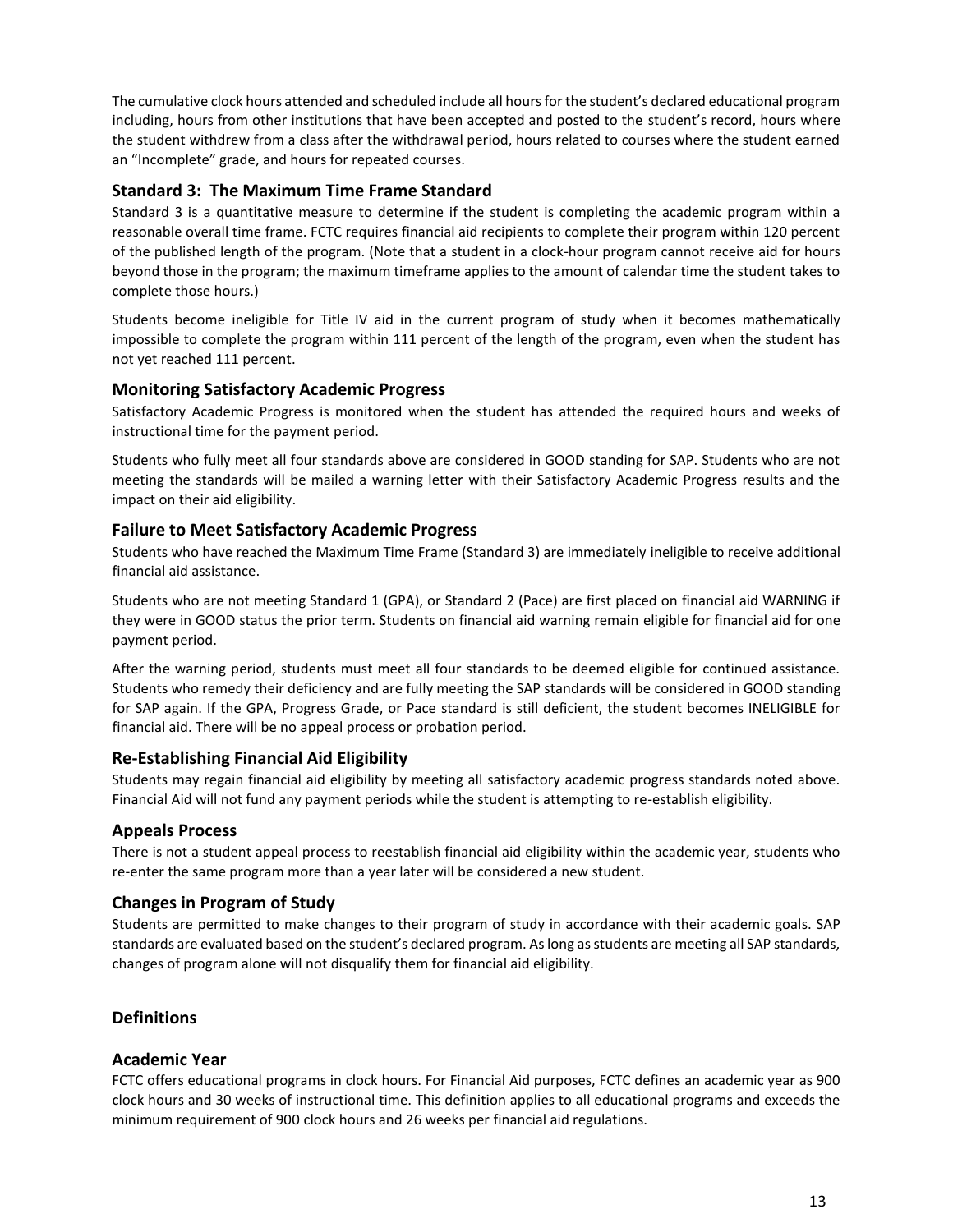# **Payment Period**

- For programs one academic year or less the total clock hours and scheduled weeks of instructional time are divided into two equal payment periods.
- For programs greater than one academic year in length the first academic year is divided into two equal payment periods.
	- $\circ$  If the remaining clock hours and instructional weeks in the program are greater than 450 hours and 15 weeks - the second academic year is divided into two equal payment periods.
	- $\circ$  If the remaining clock hours and instructional weeks in the program are less than 450 hours and 15 weeks - the remaining hours and weeks comprise one payment period.

# **Week of Instructional Time**

A week of instructional time is a consecutive seven-day period that includes at least one day of regularly scheduled instruction or examinations. Days for orientation, vacation or homework are not included.

## **Method and Frequency of Disbursements**

Financial aid disbursements are made on payment period basis. The payment period is defined not only in clock hours but also in weeks of instructional time. A student must successfully complete the clock hours and weeks of instructional time to progress to the next payment period as shown below. A student is considered to have successfully completed a payment period when they have attended required hours and weeks and are meeting all SAP standards described above.

|                              |                    |                    | <b>Pell Period</b> | <b>Pell Period</b> | <b>Pell Period</b> |
|------------------------------|--------------------|--------------------|--------------------|--------------------|--------------------|
| Program                      | <b>Total Hours</b> | <b>Total Weeks</b> | 1                  | 2                  | 3                  |
| HVAC Tech 1                  | 750                | 25                 | 375                | 375                | N/A                |
| HVAC Tech 2                  | 600                | 20                 | 300                | 300                | N/A                |
| Auto Tech 1                  | 1050               | 35                 | 450                | 450                | 150                |
| Auto Tech 1                  | 750                | 25                 | 375                | 375                | N/A                |
| Culinary                     | 1200               | 40                 | 450                | 450                | 300                |
| Cosmetology                  | 1200               | 40                 | 450                | 450                | 300                |
| <b>Dental Assistant</b>      | 1230               | 41                 | 450                | 450                | 330                |
| Diesel Tech 1                | 1050               | 35                 | 450                | 450                | 150                |
| Diesel Tech 2                | 750                | 25                 | 375                | 375                | N/A                |
| <b>Medical Assistant</b>     | 1300               | 43                 | 450                | 450                | 400                |
| <b>Practical Nursing</b>     | 1350               | 45                 | 450                | 450                | 450                |
| <b>Welding Tech</b>          | 1050               | 35                 | 450                | 450                | 150                |
| <b>Welding Tech Advanced</b> | 750                | 25                 | 375                | 375                | N/A                |
| Paramedic                    | 1100               | 36                 | 450                | 450                | 200                |
| <b>EMT/Fire Combo</b>        | 698                | 24                 | 349                | 349                | N/A                |
| Landscape & Turf Mgt*        | 900                | 30                 | 450                | 450                | N/A                |
| Nursery Mgt*                 | 900                | 30                 | 450                | 450                | N/A                |
| Landscape or Nursery as      |                    |                    |                    |                    |                    |
| Second Program               | 600                | 20                 | 300                | 300                | N/A                |

\* Students taking both Landscape & Nursery only have to complete 600 hours of the second program as Nursery Workers is taught in both programs.

Payments are made to students by crediting the student's account for tuition and fees due. A check to the student will be issued for any credit balances created on the student's account.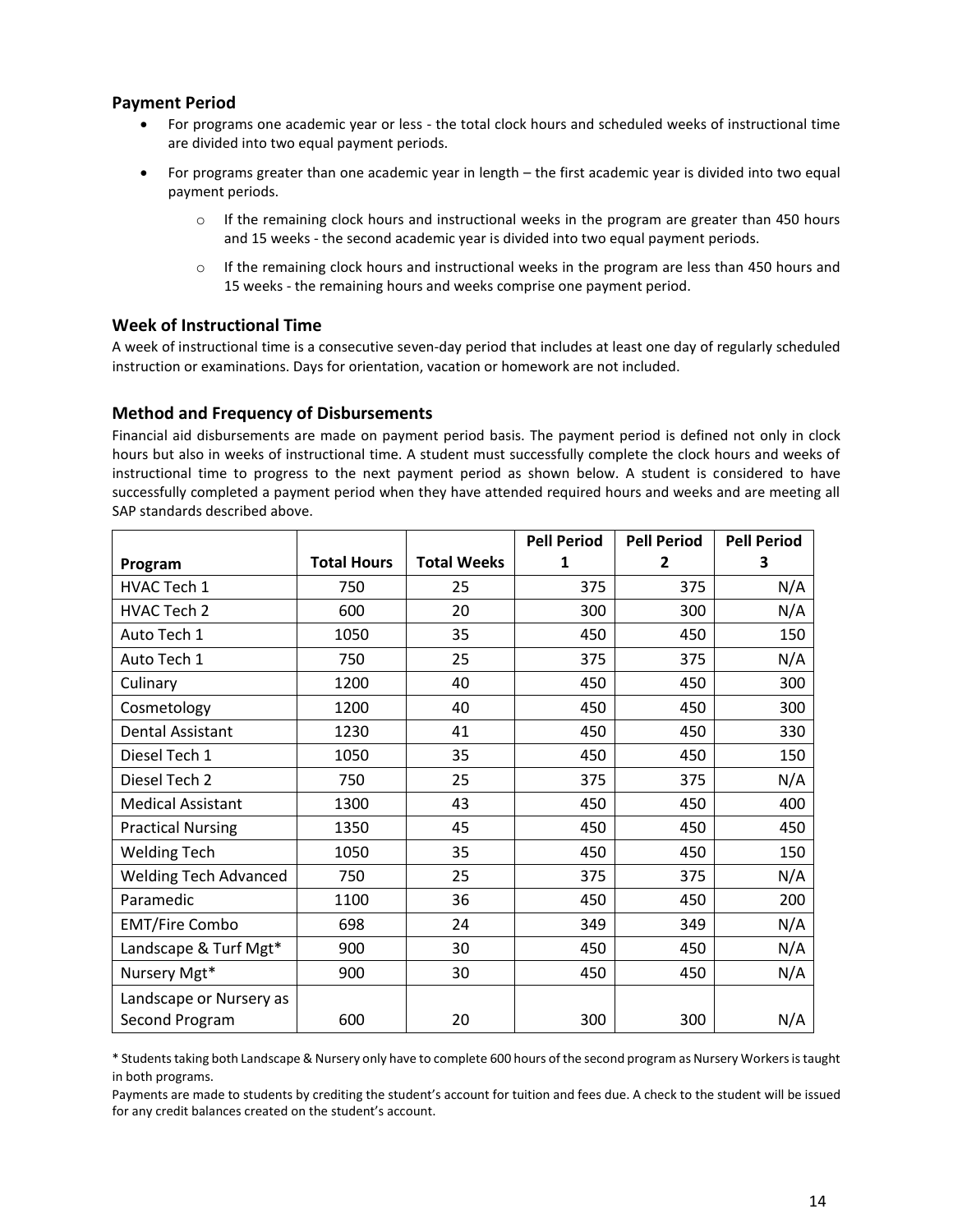# **Return to Title IV**

Federal financial aid ("Title IV funds") is awarded under the assumption that the student will attend school for the entire period for which the assistance is awarded. A student who voluntarily or involuntarily withdraws or otherwise ceases to attend the College may no longer be eligible receive the full amount of Title IV funds that was originally scheduled. The amount of Title IV funds that the student has earned at the time of the withdrawal is determined by the Financial Aid Office in accordance with federal guidelines.

#### **Calculating Aid Earned**

The amount of Title IV assistance earned is determined by dividing the scheduled clock hours completed as of the student's withdrawal date by the total clock hours scheduled in the payment period. If the percentage completed is less than 60%, then the student has earned that percentage of scheduled payment for the period. If the percentage completed is 60% or more, then the student has earned the full amount of the originally scheduled award.

#### **Post-Withdrawal Disbursements**

If the student received less Federal Financial Aid than the amount earned, FCTC will offer a disbursement of the earned aid that was not received. This is called a post-withdrawal disbursement. Post-withdrawal disbursements will first be applied to current outstanding charges. Any excess funds available after crediting the student's account will be disbursed directly to the student.

#### **Overpayments/Return to Title IV**

If the amount disbursed to the student is greater than the amount the student earned, the student has received an overpayment and the unearned funds must be returned to the U.S. Department of Education. The responsibility for returning funds may fall to FCTC, the student, or both. Although a student may be eligible for a refund of fees from FCTC (see "Refund Policy"), the student may still be required to repay all or part of their Title IV aid. The refund requirements for Title IV funds are separate from the College's refund policy. Therefore, you may still owe funds to FCTC to cover unpaid institutional charges.

Within 30 days of determining that a student who withdrew must repay all or part of a Title IV grant, FCTC will notify the student that he or she must repay the overpayment. Students who wish to estimate how much Federal Student Aid they will retain and how much they may have to return should contact the Financial Aid Office.

Additional information is available on the Web at [www.studentaid.ed.gov.](http://www.studentaid.ed.gov/) 

#### **Withdrawal Date**

See "Attendance and Withdrawal Policy" for an explanation of withdrawal procedures at FCTC. The withdrawal date is the date used by the Financial Aid Office to determine the amount of federal financial aid earned. The withdrawal date is the last day of attendance. The date FCTC determined the student withdrew is used to establish deadlines for calculating and issuing post-withdrawal disbursements or returns to Title IV. If the student officially withdrew by notifying the College, the date of determination is the date the student notified FCTC. If the student was unofficially withdrawn, the date of determination is the date of the 6th consecutive absence or the date the student failed to meet the required attendance percentage.

# **Disbursements for Books and Supplies**

Students receiving Pell may opt to use their funds for books and supplies at the FCTC Bookstore. This preference is indicated at check-out at the bookstore. Please be aware that you will be responsible for any costs not sufficiently covered by your award.

# **Federal Student Financial Aid Penalties for Drug Law Violations**

According to the U.S. Department of Education Office of National Drug Control Policy, students who are convicted of a drug-related felony or misdemeanor while receiving Federal student aid are ineligible to receive further aid for a specified period of time.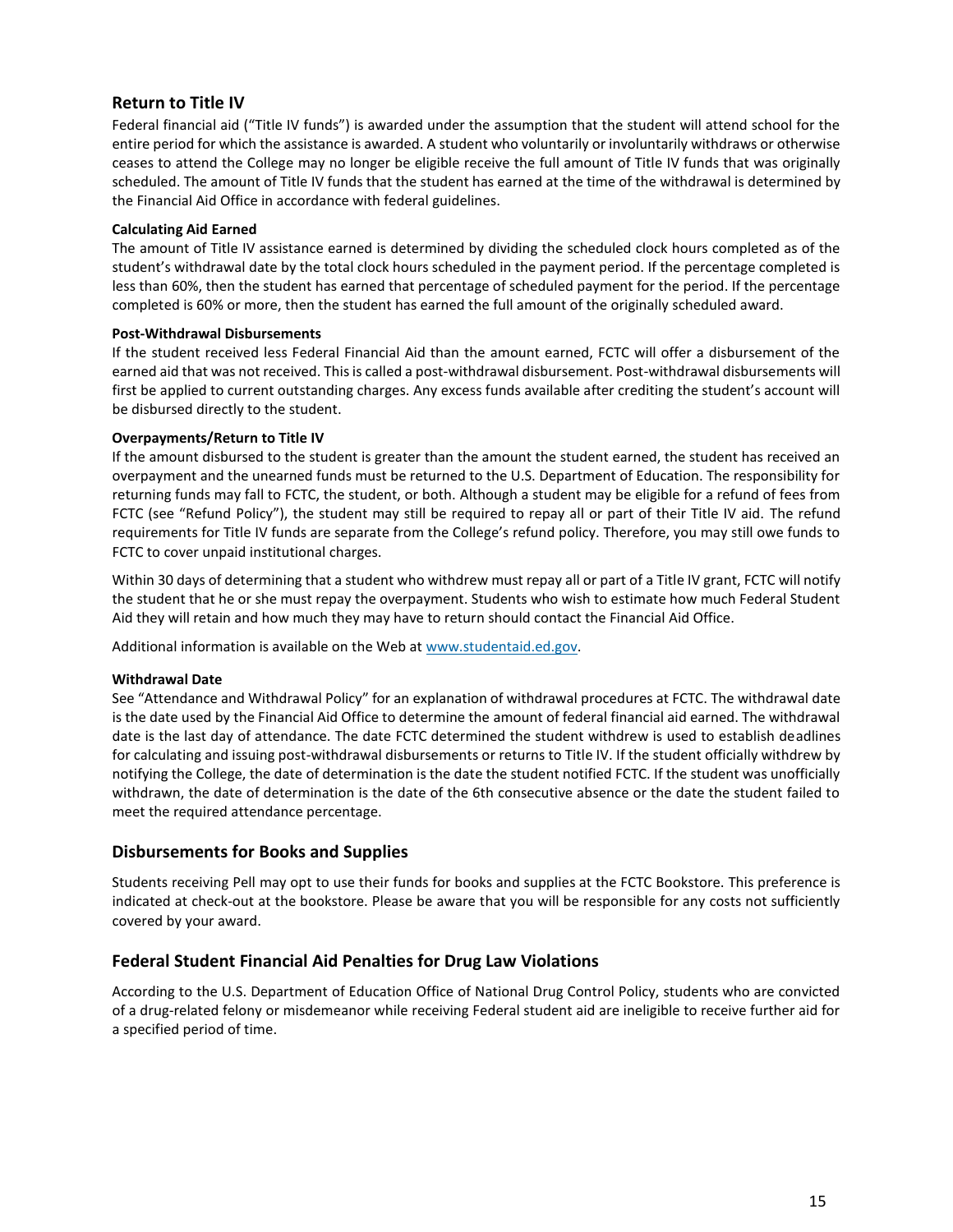# **Campus Safety and Security**

The Jeanne Clery Disclosure of Campus Security Policy and Campus Crime Statistics Act, otherwise known as the Clery Act, is a federal law that requires institutions of higher education to provide current and prospective students and employees, the public, and the Department of Education with crime statistics and information about campus crime prevention programs and policies. First Coast Technical College publishes an Annual Security Report each year to comply with the requirements of the Clery Act, which contains policy statements and crime statistics for each college campus. The policy statements address the school's policies, procedures, and programs concerning safety and security, such as, policies for responding to emergency situations and sexual offenses. The Annual Security Report can be found on our website at [http://fctc.edu/about/safety/.](http://fctc.edu/about/safety/)

# **Drug and Alcohol Abuse Prevention**

## **Drug and Alcoholic Beverage Policy**

In accordance with the Drug Free Schools and Communities Act Amendments of 1989, FCTC prohibits the possession, use or distribution of illegal drugs and/or alcohol on College premises or as part of any College sponsored event. The college has developed this policy in an attempt to provide a healthy environment by preventing the use of illegal drugs or the abuse of alcohol within the college community. Violators are subject to disciplinary action, criminal prosecution, fine and imprisonment. It is unlawful to sell furnish or provide alcohol to a person under the age of 21. The possession of alcohol by anyone under 21 years of age in a public place or place open to the public is illegal. Information on the effects of specific drugs and alcohol and drug counseling resources are available in the Student Services Office of Advising. Below are some of the resources that are available to FCTC students and employees.

| <b>St. Johns County Community Resource Center</b><br>1955 US 1 South Suite 110 St. Augustine, FL 32086<br>(904) 209-6100<br>Services: Parenting classes, Family Team Conferences,<br>resource and information, prevention services, social<br>work assistance. | Al-Anon & Al-Ateen<br>1 (800) 508-2512<br>www.northfloridaal-anon.org<br>info@northfloridaal-anon.org                                                                                           |
|----------------------------------------------------------------------------------------------------------------------------------------------------------------------------------------------------------------------------------------------------------------|-------------------------------------------------------------------------------------------------------------------------------------------------------------------------------------------------|
| <b>Daisy Adams Center</b><br>701 Anastasia Blvd. Unit B St. Augustine, FL 32085<br>(904) 826-0424/Fax (904) 826-0422<br>Services: Day Treatment                                                                                                                | <b>Narcotics Anonymous Hotline</b><br>1(800) 576-4357/(904) 723-5683<br>www.firstcoastna.org<br>Services: Support services for people addicted to<br>narcotics<br><b>Psychological Services</b> |

#### **Possession of Illegal Drugs**

FCTC has been designated "Drug Free" and under no circumstances is the consumption of alcohol permitted. The possession, sale, manufacture or distribution of any controlled substance is illegal under both state and federal laws. Such laws are obeyed by Campus officials and enforced by St. Johns County Sheriff's Office. Violators are subject to College disciplinary action, criminal prosecution, fine, and imprisonment.

# **Vaccination Policies**

First Coast Technical College does not have residential campuses; therefore, there is no policy related to vaccinations of students except in the case where a student is enrolled in certain health science programs. Please see specific information related to each health science program application.